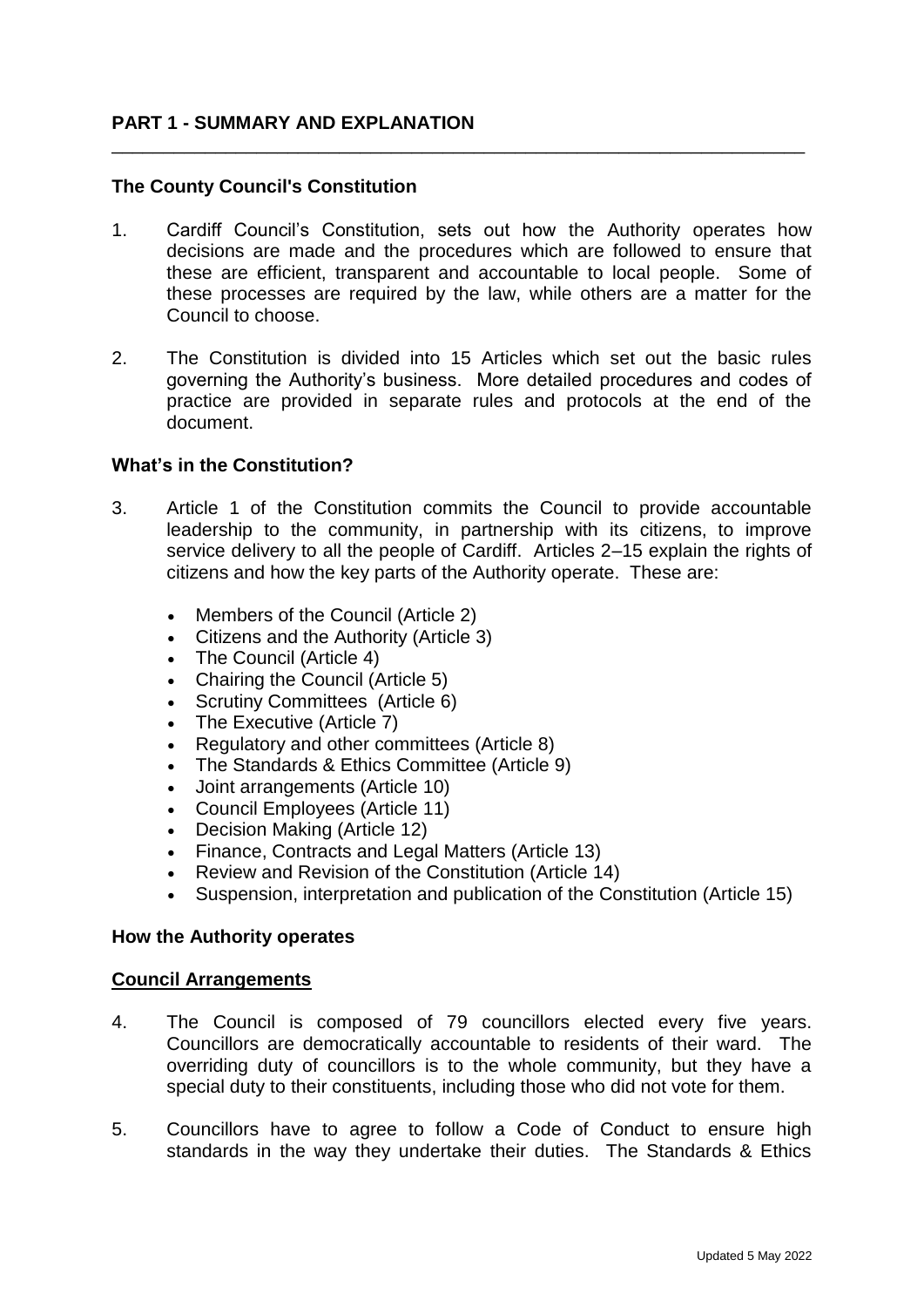Committee advises them on the Code of Conduct and on development needs linked with conduct.

6. All Councillors meet together as the Council. Meetings of the Council are normally open to the public. The Council decides the Authority's strategic policies, as set out in Article 4 and sets the budget each year.

## **Executive Arrangements (Leader and Cabinet)**

7. The Cabinet is the part of the Council which is responsible for most major decisions. The Cabinet is made up of the Leader elected by the Council, and up to nine other councillors whom he/she nominates for approval by the Council (although this number may be increased if two or more councillors are appointed to share the same office as Cabinet Member, referred to as 'Cabinet Job Sharers', in accordance with Articles 7.3 and 7.4 of this Constitution). Meetings of the Cabinet, Scrutiny Committees, the Council and other committees are open to the public to attend except where confidential information or exempt information is being discussed, as defined by the law. The Cabinet has to make decisions which are in line with the Council's overall policies and budget. If it wishes to make a decision which is outside the budget or policy framework, this must be referred to the Council as a whole to decide.

## **Scrutiny**

8. Scrutiny Committees support the work of the Cabinet and the Council as a whole. The number of Scrutiny Committees is determined by the Council. Scrutiny Committees monitor the decisions of the Cabinet. They allow backbench members, citizens and stakeholders to have a greater say in matters concerning the Authority. They produce reports and recommendations which advise the Cabinet and the Council on its policies, budget and service delivery. They can 'call-in' a decision which has been made but not yet implemented. This enables Scrutiny to consider whether the decision is appropriate. They may recommend that the Cabinet reconsider the decision. They may also be consulted by the Cabinet or the Council on forthcoming decisions and the development of policy.

# **The Authority's Employees**

9. The Authority has employees to give advice, implement decisions of the Cabinet and Council, and manage the day-to-day delivery of its services, including making decisions in accordance with a Scheme of Delegations. Employees are bound by a statutory Code of Conduct and a Protocol governs the relationships between employees and Councillors. The employees of the Authority serve the Authority as a whole and are required to advise impartially.